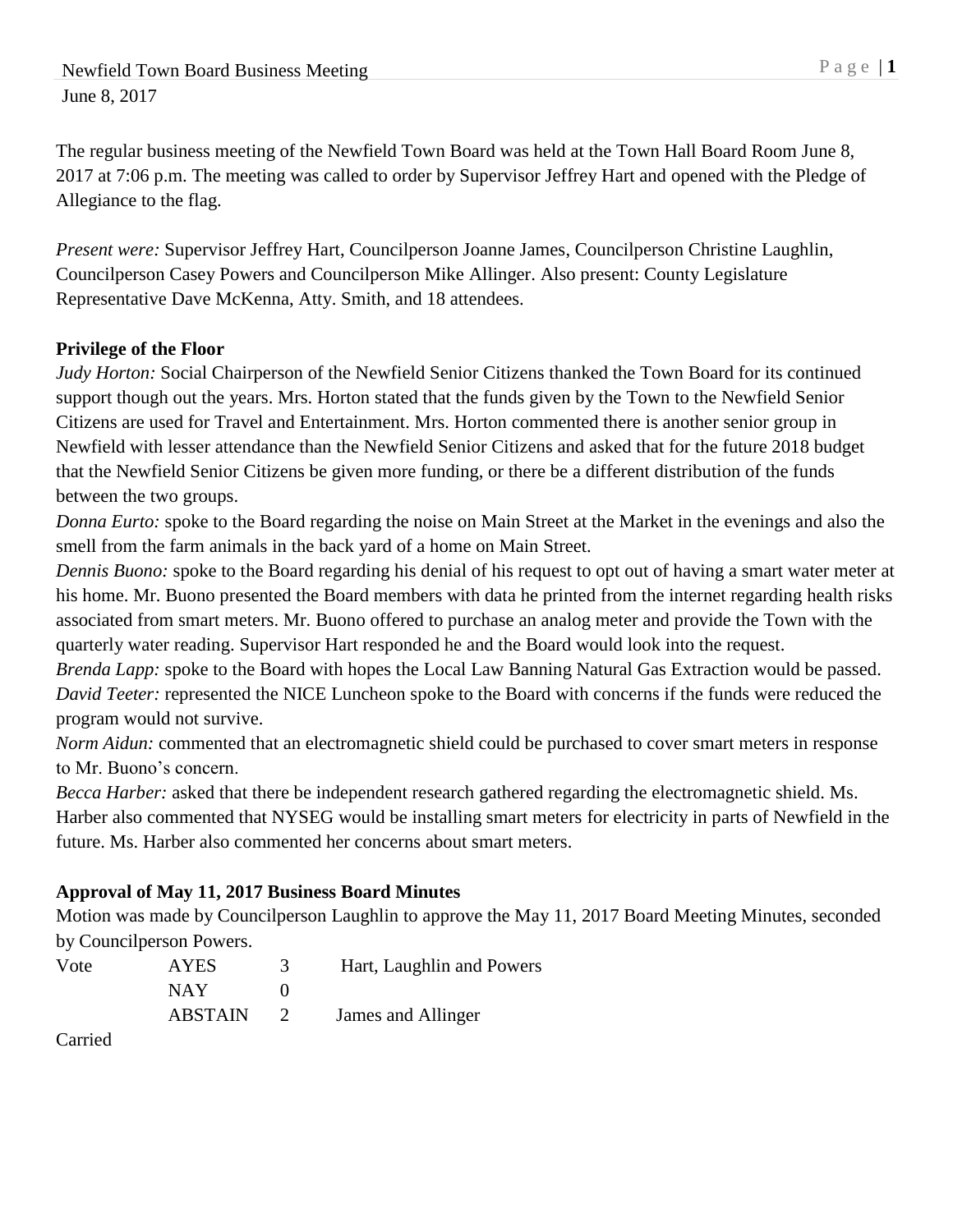## **Reports:**

*Highway*: Highway Superintendent Kevin Berggren was absent. Councilperson Laughlin reported on the work being done on Starks Rd.

*Code Enforcement*: Code Enforcement Officer Alan Teeter was absent. Supervisor Hart read the monthly report.

*Water Sewer*: Highway Superintendent Kevin Berggren was absent, Councilperson Laughlin reported the Trumbulls Corner Road Water Tank is filled and waited for approval from Tompkins County Health Department in order to go online. Restoration work on Van Kirk and Trumbulls Corners Rd's will be beginning soon.

*Recreation*: Recreation Director Reid Hoskins was absent. Supervisor Hart read the report.

*Tompkins County Legislature Report*: Newfield Representative David McKenna reported that Tompkins County had purchased the Tompkins Trust Company Building on The Commons. The History Center and other non for profits will be future tenants of the building. Also the County adopted a local law where there would be a 3 year abatement of taxes for developers that build infrastructure for developments.

*Planning Board:* Supervisor Hart- reported the Planning Board and Town Board members met the previous evei for a joint meeting to review and discuss the purposed Local Site Plan Review law the previous evening. Supervisor Hart also commented there is a Planning Board Member seat available.

*Ad Hoc Park Committee*: Norm Aidun reported the DASNY Grant had been submitted and receiving final reviews. Mr. Aidun also commented that Hunt Engineers was near completion of the Post Construction SWIP plan for submission.

*Environmental Health Council:* Michelle Henry distributed the EMC Annual Report to the Board Members, and reviewed topics discussed at the EMC meeting.

*Supervisor*: Supervisor Hart reported he and Highway Superintendent Berggren had met with the engineers regarding the replacement of the Main Street Culvert pipe. The DOT has tagged the culvert as being a safety hazard and in need of replacement. Supervisor Hart reported there are Federal and State reimbursable grants available for this project-80% federal, 15% State and the Town would be responsible for 5%. The Town would initially need to obtain a short term bond for \$865,000 the project for 2018. There is also a possibility of the Route 13 round about construction project occurring in 2018 also. Supervisor Hart stated the Board had been working on the Natural Gas Extraction Ban, Solar Facilities Law and the Site Plan Review Law.

# **New Business**

# *Nixon Peabody- Micro Cell Tower on Douglas Road*

Mr. Al Foyal representing Nixon Peabody and Verizon Wireless proposed a project that would attach an antenna to an existing utility pole. The micro cell will help with the "hot spot capacity" in a congested area. Mr. Foyal asked on behalf of Nixon Peabody for a Special Use Permit from the Town Board and a negative declaration for SEQR. The Board will meet with Code Officer Teeter and vote on the subject at the June 22<sup>nd</sup> meeting. Attorney Smith will review the application and SEQR prior to the June 22<sup>nd</sup> meeting. Councilperson Powers asked what the time line would be for the project, Mr. Foyal stated with favorable approvals work could begin in August.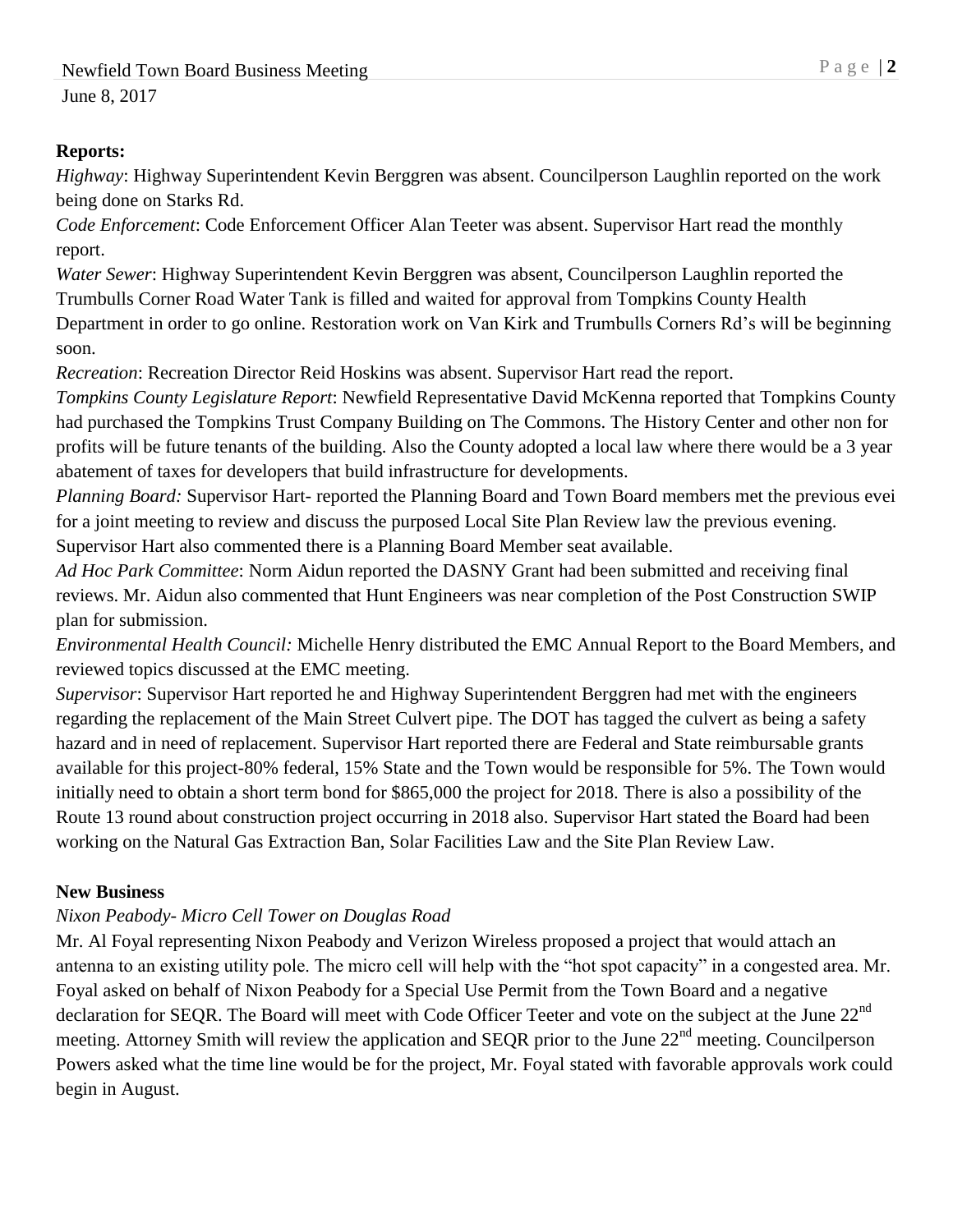## *Concert in the Park-* Discussion and Financials

Councilperson James reported on the Mill Park Music Series that will be presented in the Mill Park the last Wednesday of the month June thru September from 6:00 to 8:00 pm. The funds have been donated and the Town will administer the finances.

## *Tompkins County Consortium- Health Insurance*

Councilperson Laughlin reported the Highway Collective Bargaining Unit has requested the Town consider the Health Insurance offered by the Tompkins Health Insurance Consortium. In the past when the Town looked into the Consortium plan it was not a favorable match. Councilperson Laughlin asked that Atty. Smith begin the process to join the Tompkins Health Insurance Consortium and to give proper notice to Tompkins Insurance with the change to take place January 1, 2018. Councilperson James asked for confirmation there would not be any buy in costs.

Motion was made by Councilperson Laughlin to approve Attorney Smith to begin the process of joining the Tompkins Health Insurance Consortium seconded by Councilperson Powers.

| Vote            | <b>AYES</b>                  | Hart, James, Laughlin, Powers and Allinger |
|-----------------|------------------------------|--------------------------------------------|
|                 | NAY NATIONAL SEPTEMBER 1997. |                                            |
|                 | ABSTAIN                      |                                            |
| $\sim$ $\sim$ 1 |                              |                                            |

Carried

#### **Old Business**

Discussion and Vote on Resolution No. 20-2017 SEQRA Resolution Local Law No. 3- 2017 Prohibition within the Town of Newfield of Natural Gas Exploration and Extraction Activities, the Underground Storage of Natural Gas, and the disposal of Natural Gas or Petroleum Extraction, Exploration and Production Wastes.

# **RESOLUTION #10-2017**

SEQRA RESOLUTION

**WHEREAS**, the Town of Newfield proposes to enact a Local Law regarding the Prohibition on Natural Gas And Petroleum Exploration And Extraction Activities, the Underground Storage Of Natural Gas, and the Disposal Of Natural Gas Or Petroleum Extraction, Exploration, And Production Wastes (the "Local Law");

**WHEREAS**, pursuant to the New York State Environmental Quality Review Act, Article 8 of the Environmental Conservation Law and associated regulations including 6 NYCRR 617.1, et seq. ("SEQRA") the Town is required to undertake a review of potential environmental impacts associated with the Local Law;

**WHEREAS**, the Town has prepared a draft Environmental Assessment Form regarding the Local Law including Parts 1, 2 and 3 (the "EAF");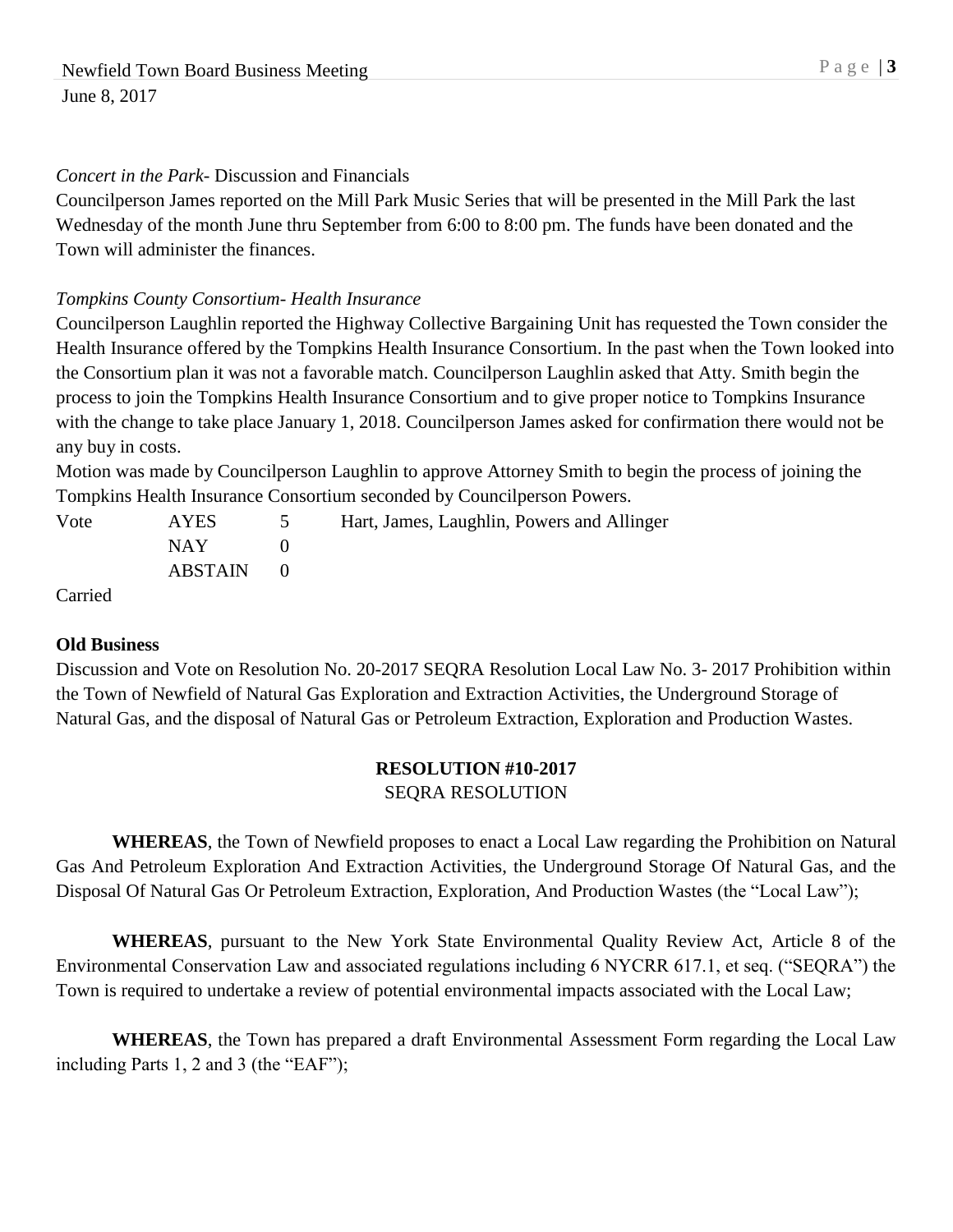**WHEREAS** based upon the information contained in the EAF and the knowledge and review of the Town Board members and after due deliberation;

**NOW, THEREFORE**, upon motion duly made by Councilperson James and seconded by Councilperson Powers it is

#### **BE IT RESOLVED**, as follows:

Upon a thorough review and due consideration of the EAF, which the Town now adopts, the Town makes the following findings:

- 1. The Town has considered the Local Law pursuant to the criteria set forth in applicable law and regulations, including SEQRA;
- 2. The Town has taken a hard look at possible environmental impacts of the Local Law pursuant to SEQRA regulations;
- 3. The Town determines, for those reasons set forth in the EAF, the Local Law will have no significant negative environmental impacts and hereby issues a negative declaration under SEQRA.

| Vote | <b>AYES</b> | Hart, James Laughlin Powers and Allinger |
|------|-------------|------------------------------------------|
|      | NAY 1       |                                          |
|      | ABSTAIN 0   |                                          |

Carried

## *Discussion and Vote on Local Law No. 3-2017 "Prohibition within the Town of Newfield of Natural Gas and Petroleum Exploration and Extraction Activities, the Underground Storage of Natural Gas, and the Disposal of Natural Gas or Petroleum Extraction, Exploration, and Production Wastes."*

Motion was made by Councilperson Powers to approve proposed Local Law No. 3-2017, seconded by Councilperson James.

Discussion: Councilperson Powers stated she felt the Board had worked very hard on the proposed law and that it was a good law protecting the water and air of the community. Councilperson James agreed.

Councilperson Laughlin stated she doesn't disagree with the entire law, she agrees with the ban of fracking, but does not want to pass a law where natural gas cannot be harvested as a resource for the community.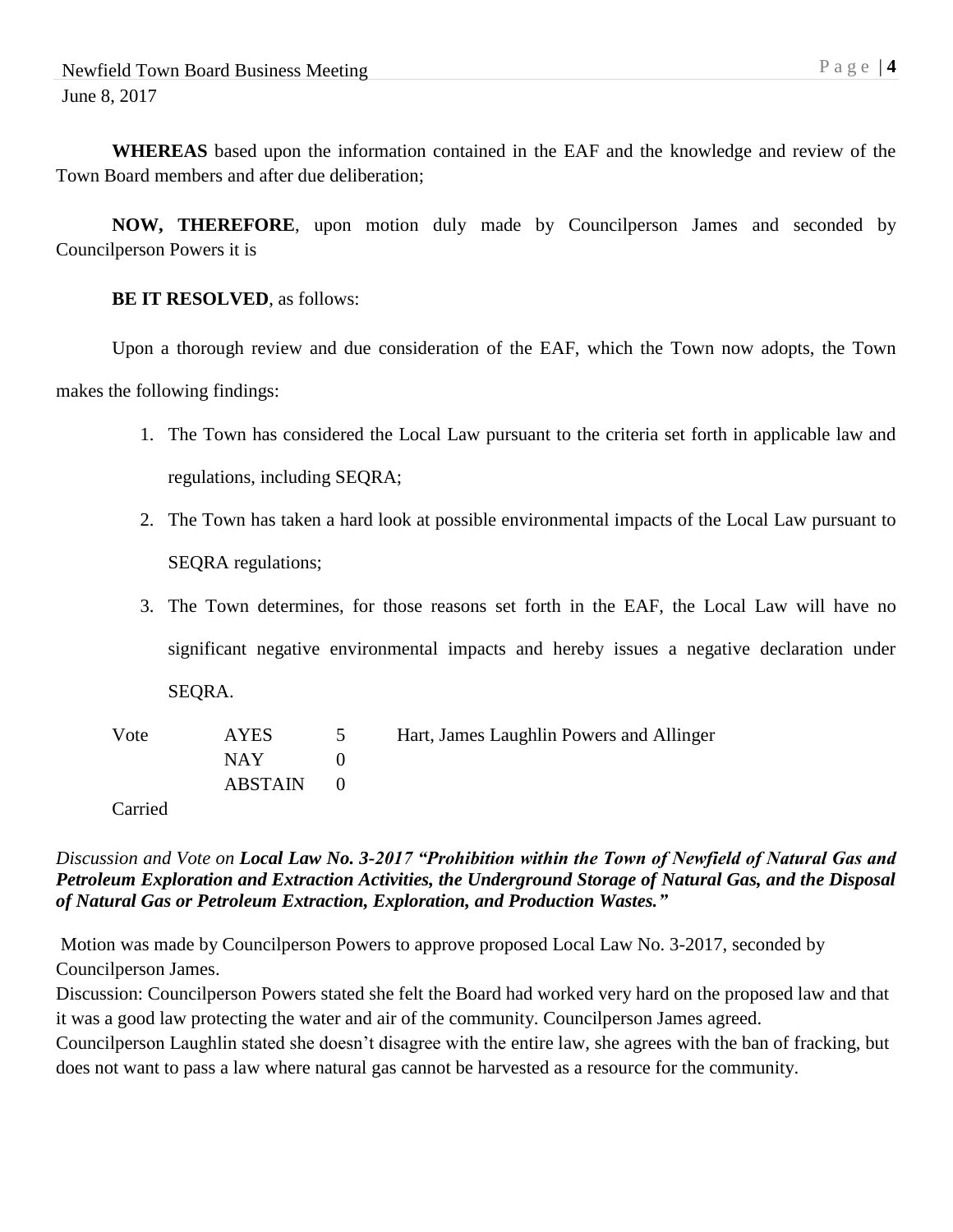Councilperson Laughlin noted many homes in Newfield are heated by natural gas in the hamlet. She does not agree to limit all forms of extraction and will be voting no.

Vote AYES 4 Hart, James, Powers and Allinger NAY 1 Laughlin ABSTAIN 0

Carried

*Discussion and Vote on Resolution No. XX-2017 SEQRA Resolution –Solar Energy Law, Local Law No. 4-2017* Supervisor Hart stated that the Town had received feedback from the County regarding proposed Local Law No.4-2017. Attorney Smith advised that the Town postpone until the July Meeting.

*Discussion and possible vote on Local Law No. 4-2017* Because of the comments from the County this vote was not possible.

*Discussion of Site Plan Review Law Discussion and Vote on Resolution No.11-2017 approval of Permit applications from Delaware River Solar, LLC.*

> RESOLUTION NO. 11-2017 Approval of permit application for Solar Energy Project

**WHEREAS** permit applications have been submitted by Delaware River Solar, LLC, also known as NY Newfield I,NY Newfield II and NY Newfield III, LLC, to build a solar energy farm on Millard Hill Rd. tax parcels numbers 3.-1-26.13, 3.-1-26.12 and 3.-1-26.11. And

**WHEREAS** the Delaware River Solar LLC, also known as NY Newfield III, LLC, is requesting approval of these 3 applications so work may begin.

**NOW, THERFORE BE IT RESOLVED** that after discussion the Newfield Town Board approves the permit applications submitted by the Delaware River Solar, LLC also known as NY Newfield III, LLC for tax parcel 3.-1-26.13, 3.-1-26.12 and 3.-1-26.11 located on Millard Hill Rd.

Motion was made by CP Powers to approve Resolution No. 11-2017, motion was seconded by CP Laughlin

Councilperson James how this would tie in with the PILOT – Atty. Smith stated a PILOT has been approved and the decommissioning plans have been submitted. Once the permit is approved, the funds for the decommissioning can be deposited into a specified bank account, the construction can begin. Supervisor Hart asked Atty. Smith to present the Host Community Benefit agreement to Delaware River Solar as previously discussed.

Vote AYES 5 Hart, James Laughlin, Powers and Allinger